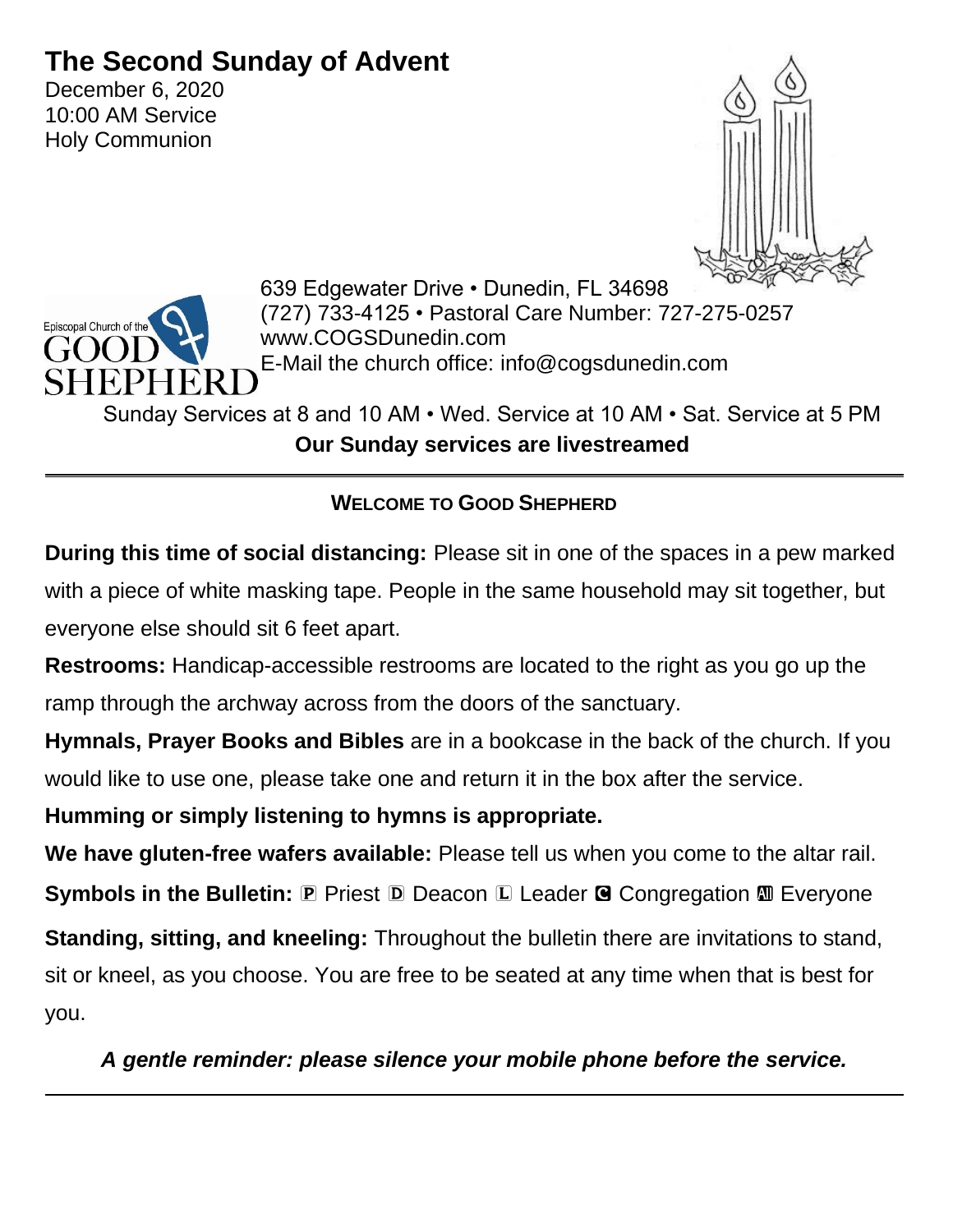## **GATHERING FOR WORSHIP**

**PRELUDE** *Sonata: Preludio* A. Corelli

Isabelle Schueler, cello

**[***Please maintain reverent silence during the prelude.***]**

#### **WELCOME AND ANNOUNCEMENTS AND MISSION MOMENT**

*[Please be seated.]*

#### **THE LIGHTING THE ADVENT WREATH AND PRAYER**

*[Please stand when the chimes sound, and face the Baptistry in the rear of the sanctuary.]* Symbols in the Bulletin P Priest, D Deacon, **G** Congregation, L Leader, **M** Everyone.

#### **Advent Hymn** *O Come, O Come, Emmanuel* **H 56, v. 1, 4**

#### a *O come, O come, Emmanuel, and ransom captive Israel, that mourns in lonely exile here until the Son of God appear. Rejoice! Rejoice! Emmanuel shall come to thee, O Israel!*

## **The Prayer for the First Candle of Advent: Love**

- P We light the first candle as a symbol of Christ who brings Hope. *[One blue candle is lit.]* We light the second candle as a symbol of Christ who brings Love. *[2<sup>nd</sup> blue candle is lit.]*
- L Arise, shine; for your light has come, and the glory of the Lord has risen upon you.
- C **Our God, we come to you today filled with love. We ask your blessing upon us and our mission. In Jesus' name we pray. Amen.**

## *C O* come, thou Branch of Jesse's tree, free them from Satan's tyranny *that trust thy mighty power to save, and give them victory o'er the grave. Rejoice! Rejoice! Emmanuel shall come to thee, O Israel!*

## **THE OPENING ACCLAMATION**

*[Please stand.]*

- P Blessed be God: Father, Son, and Holy Spirit.
- C **And blessed be his kingdom, now and for ever. Amen.**

## **COLLECT FOR PURITY**

a **Almighty God, to you all hearts are open, all desires known, and from you no secrets are hid: Cleanse the thoughts of our hearts by the inspiration of your Holy Spirit, that we may perfectly love you, and worthily magnify your holy Name; through Christ our Lord. Amen.**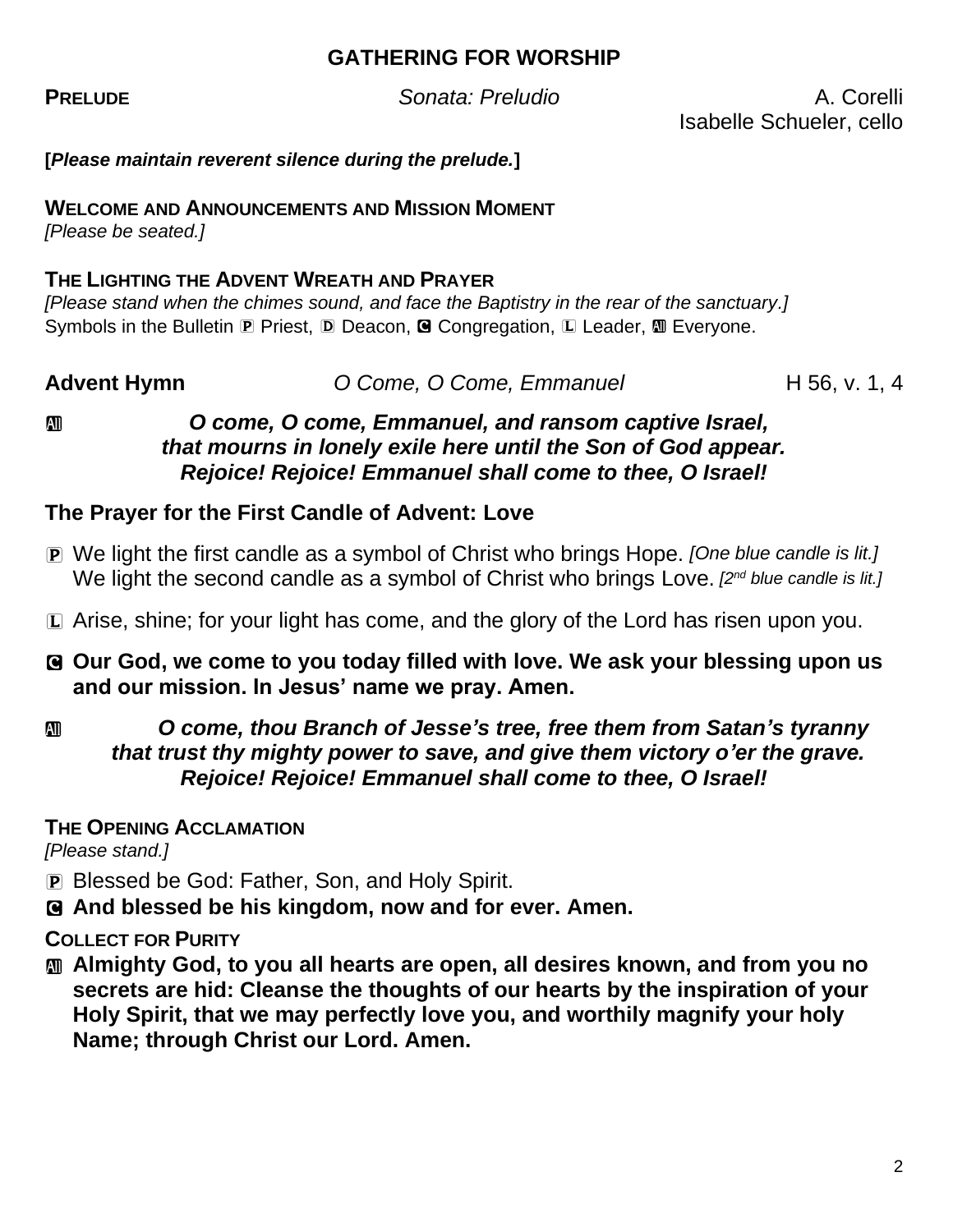*On Jordan's bank the Baptist's cry announces that the Lord is nigh; awake and hearken, for he brings glad tidings of the King of kings.*

#### *Then cleansed be every breast from sin; make straight the way for God within, and let each heart prepare a home where such a mighty guest may come.*

**COLLECT OF THE DAY**

- P The Lord be with you.
- C **And also with you.**
- P Let us pray… Merciful God, who sent your messengers the prophets to preach repentance and prepare the way for our salvation: Give us grace to heed their warnings and forsake our sins, that we may greet with joy the coming of Jesus Christ our Redeemer; who lives and reigns with you and the Holy Spirit, one God, now and for ever.
- C **Amen.**

## **THE WORD OF GOD**

**THE READINGS:** Isaiah 40:1–11, Psalm 85:1-2,8-13, 2 Peter 3:8-15a, Mark 1:1-8 *[Please be seated.]*

## **The First Reading**

L *The First Reading is taken from Isaiah, chapter 40…*

Comfort, O comfort my people, says your God. Speak tenderly to Jerusalem, and cry to her that she has served her term, that her penalty is paid, that she has received from the LORD's hand double for all her sins.

A voice cries out: "In the wilderness prepare the way of the LORD, make straight in the desert a highway for our God. Every valley shall be lifted up, and every mountain and hill be made low; the uneven ground shall become level, and the rough places a plain. Then the glory of the LORD shall be revealed, and all people shall see it together, for the mouth of the LORD has spoken."

A voice says, "Cry out!" And I said, "What shall I cry?" All people are grass, their constancy is like the flower of the field. The grass withers, the flower fades, when the breath of the LORD blows upon it; surely the people are grass. The grass withers, the flower fades; but the word of our God will stand for ever. Get you up to a high mountain, O Zion, herald of good tidings; lift up your voice with strength, O Jerusalem, herald of good tidings, lift it up, do not fear; say to the cities of Judah, "Here is your God!" See, the Lord GOD comes with might, and his arm rules for him; his reward is with him, and his recompense before him. He will feed his flock like a shepherd; he will gather the lambs in his arms, and carry them in his bosom, and gently lead the mother sheep.

- L The Word of the Lord
- C **Thanks be to God.**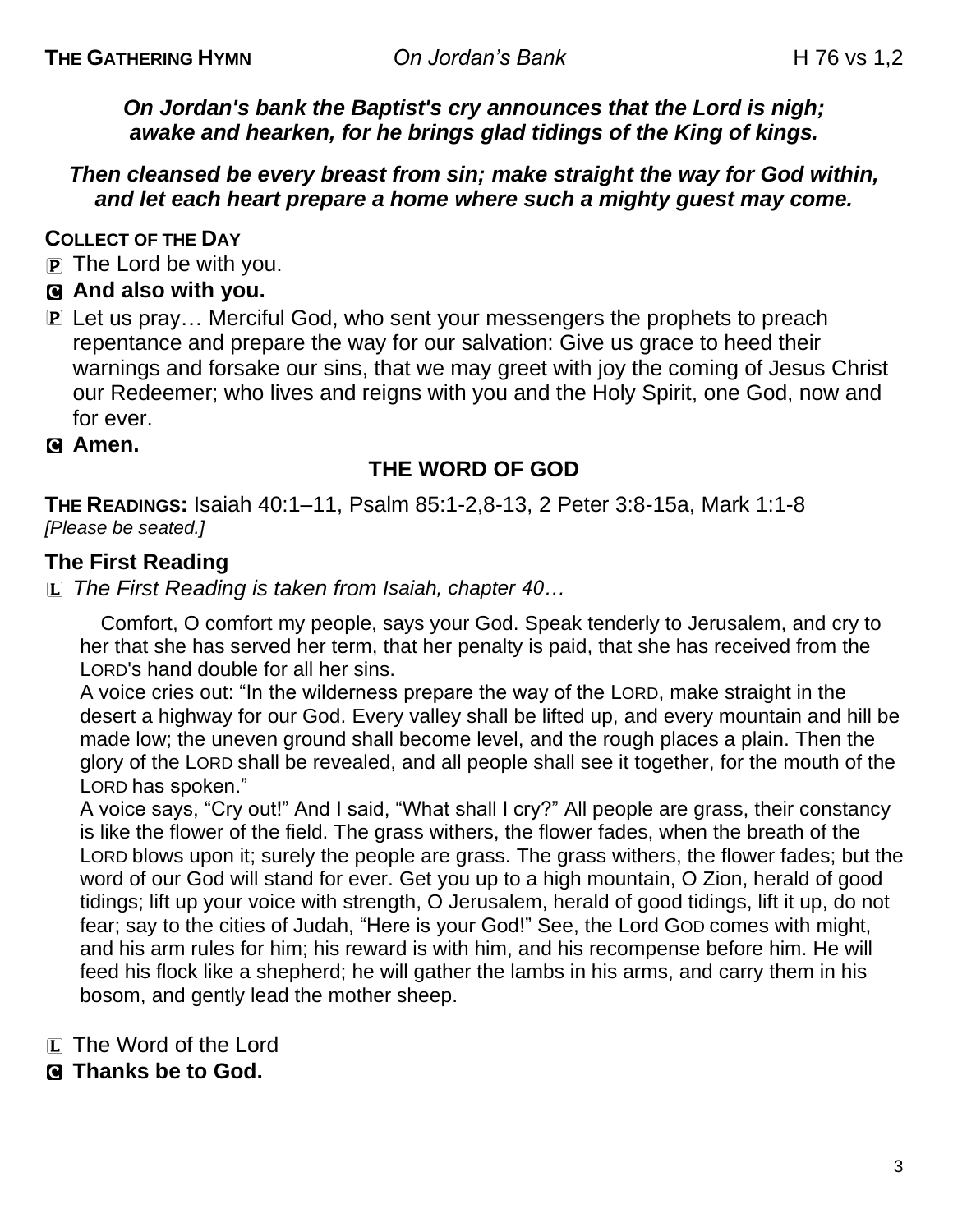*You have been gracious to your land, And Jacob's wealth has been restored; You set aside your people's sins And blotted out their wrongs, O Lord.*

*Lord, you are speaking now to us, And I will listen for my part, For you speak peace to faithful souls Who turn to you with all their heart.*

*Mercy and truth at last have met, Justice and peace are reconciled; Truth has arisen from the earth, Justice looked down from heaven and smiled.*

## **The Second Reading**

L *The Second Reading is taken from 2 Peter, chapter 3….*

Do not ignore this one fact, beloved, that with the Lord one day is like a thousand years, and a thousand years are like one day. The Lord is not slow about his promise, as some think of slowness, but is patient with you, not wanting any to perish, but all to come to repentance. But the day of the Lord will come like a thief, and then the heavens will pass away with a loud noise, and the elements will be dissolved with fire, and the earth and everything that is done on it will be disclosed.

Since all these things are to be dissolved in this way, what sort of persons ought you to be in leading lives of holiness and godliness, waiting for and hastening the coming of the day of God, because of which the heavens will be set ablaze and dissolved, and the elements will melt with fire? But, in accordance with his promise, we wait for new heavens and a new earth, where righteousness is at home.

Therefore, beloved, while you are waiting for these things, strive to be found by him at peace, without spot or blemish; and regard the patience of our Lord as salvation.

L The Word of the Lord.

## C **Thanks be to God.**

**THE GOSPEL ACCLAMATION** *Word of God, Come Down on Earth* [*Please stand.*]

*Word of God, come down on earth, living rain from heav'n descending; touch our hearts and bring to birth faith and hope and love unending. Word almighty, we revere you; Word made flesh, we long to hear you.*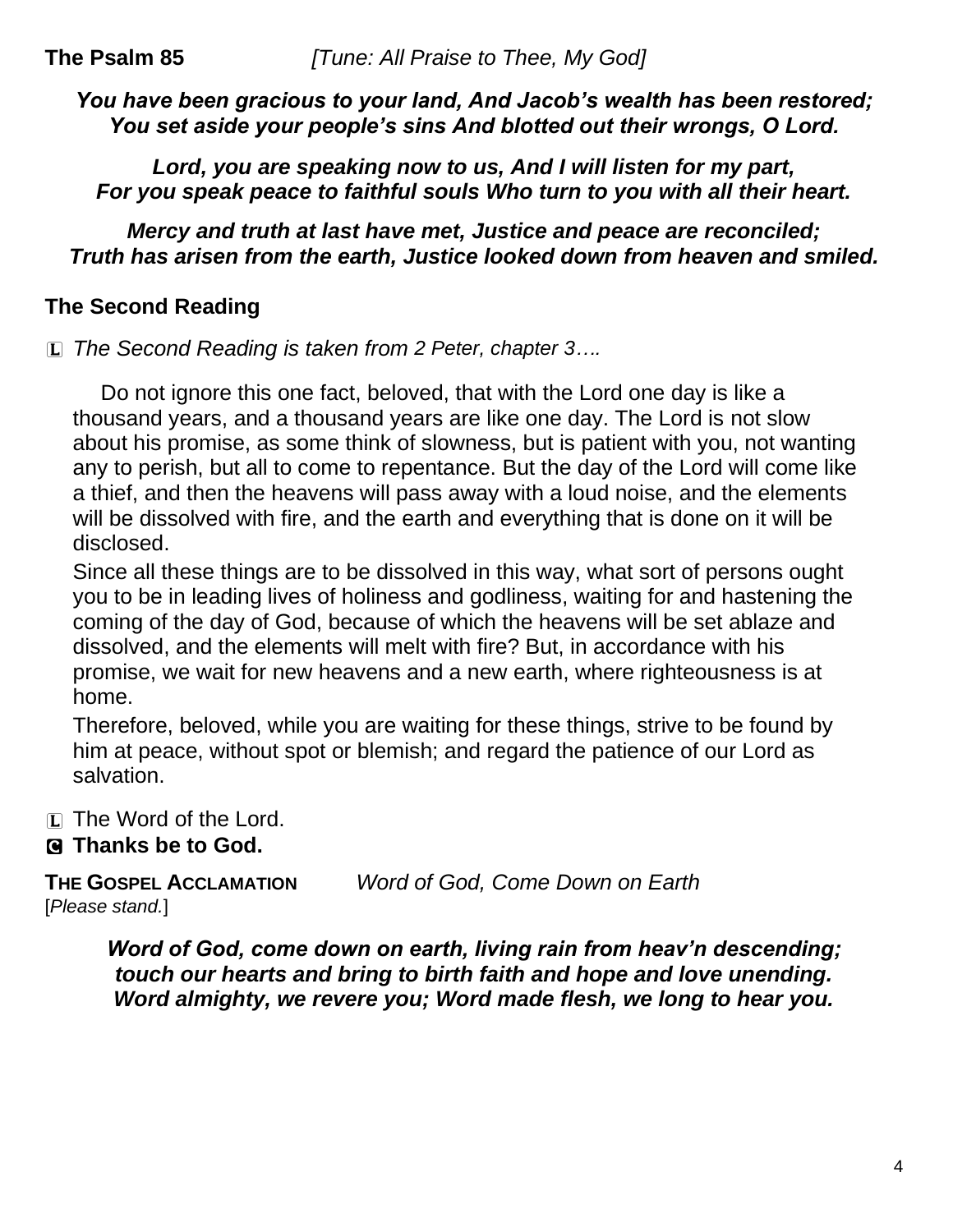## **The Gospel**

- D The Holy Gospel of our Lord Jesus Christ according to Mark.
- C **Glory to you, Lord Christ.**
- D The beginning of the good news of Jesus Christ, the Son of God. As it is written in the prophet Isaiah, "See, I am sending my messenger ahead of you, who will prepare your way; the voice of one crying out in the wilderness: 'Prepare the way of the Lord, make his paths straight,'" John the baptizer appeared in the wilderness, proclaiming a baptism of repentance for the forgiveness of sins. And people from the whole Judean countryside and all the people of Jerusalem were going out to him, and were baptized by him in the river Jordan, confessing their sins. Now John was clothed with camel's hair, with a leather belt around his waist, and he ate locusts and wild honey. He proclaimed, "The one who is more powerful than I is coming after me; I am not worthy to stoop down and untie the thong of his sandals. I have baptized you with water; but he will baptize you with the Holy Spirit."

D The Gospel of the Lord.

C **Praise to you, Lord Christ.**

**Sermon** Michael Durning

*[Please be seated.]*

**NICENE CREED**

*[Please stand.]*

C **We believe in one God, the Father, the Almighty, maker of heaven and earth, of all that is, seen and unseen.**

**We believe in one Lord, Jesus Christ, the only Son of God, eternally begotten of the Father, God from God, Light from Light, true God from true God, begotten, not made, of one Being with the Father. Through him all things were made. For us and for our salvation he came down from heaven: by the power of the Holy Spirit he became incarnate from the Virgin Mary, and was made man. For our sake he was crucified under Pontius Pilate; he suffered death and was buried. On the third day he rose again in accordance with the Scriptures; he ascended into heaven and is seated at the right hand of the Father. He will come again in glory to judge the living and the dead, and his kingdom will have no end.**

**We believe in the Holy Spirit, the Lord, the giver of life, who proceeds from the Father and the Son. With the Father and the Son he is worshiped and glorified. He has spoken through the Prophets. We believe in one holy catholic and apostolic Church. We acknowledge one baptism for the forgiveness of sins. We look for the resurrection of the dead, and the life of the world to come. Amen.**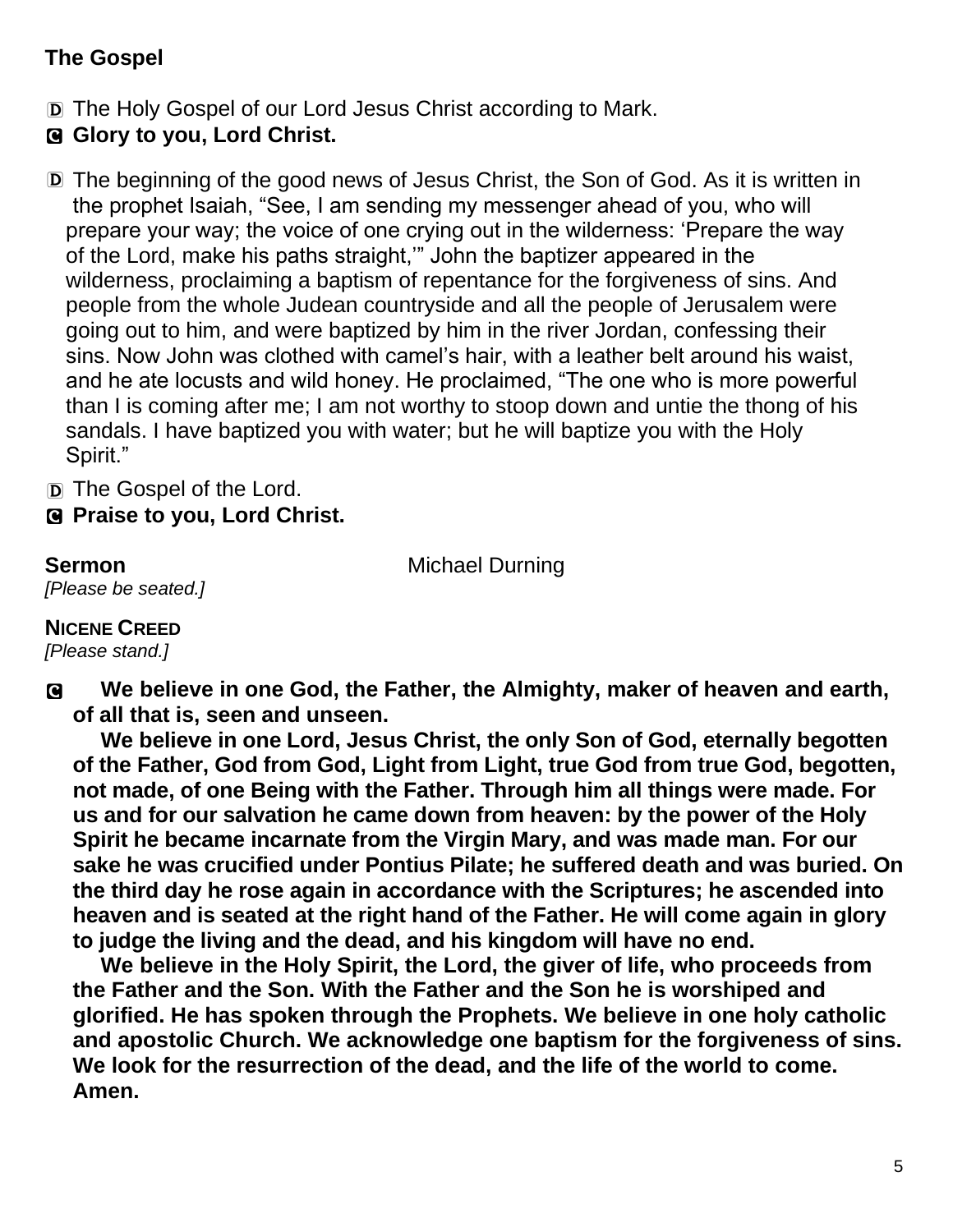## **PRAYERS OF THE PEOPLE**

*[Please sit, stand, or kneel, as you prefer.]*

- D Let us pray for the Church and for the world.
- L Grant, Almighty God, that all who confess your Name may be united in your truth, live together in your love, and reveal your glory in the world. *Silence...*We pray in love.

## C **Amen. Come, Lord Jesus.**

L Guide the people of this land, and of all the nations, in the ways of justice and peace; that we may honor one another and serve the common good. *Silence...* We pray in love.

## C **Amen. Come, Lord Jesus.**

L Give us all a reverence for the earth as your own creation, that we may use its resources rightly in the service of others and to your honor and glory. *Silence...* We pray in love.

## C **Amen. Come, Lord Jesus.**

L Bless all whose lives are closely linked with ours, and grant that we may serve Christ in them, and love one another as he loves us. We thank you for all the blessings of this life, especially the flowers given to the glory of God by Lynne Henderson, in loving memory of her beloved Katie Meyer, and for the birthdays this coming week of Betty Lombardo, Dick Smedley, Andrea Zahn, Marilyn Nalewajek, Bill Elmendorf, and for those blessings we now name, aloud or in our hearts *Silence...* We pray in love.

#### C **Amen. Come, Lord Jesus.**

L Comfort and heal all those who suffer in body, mind, or spirit; give them courage and hope in their troubles, especially [*read names from notebook*...] and those we now name aloud or in our hearts [*Leave time*...]. Bring them the joy of your salvation. *Silence...* We pray in love.

## C **Amen. Come, Lord Jesus.**

L We commend to your mercy all who have died, especially [*read names from notebook*...]. We pray also for those we now name aloud or in our hearts [*leave time*...]; that your will for them may be fulfilled; and we pray that we may share with all your saints in your eternal kingdom. *Silence.*.. We pray in love.

## C **Amen. Come, Lord Jesus.**

L These things and all for which we pray, we ask in the name of your Son, Jesus Christ our Lord and Savior.

#### C **Amen.**

- L Empower, O Lord, our Search Committee and Vestry as we pray….
- C **Almighty God, giver of every good gift: Look graciously on our Church, and so guide the minds of those who shall choose a rector for this parish, that we may**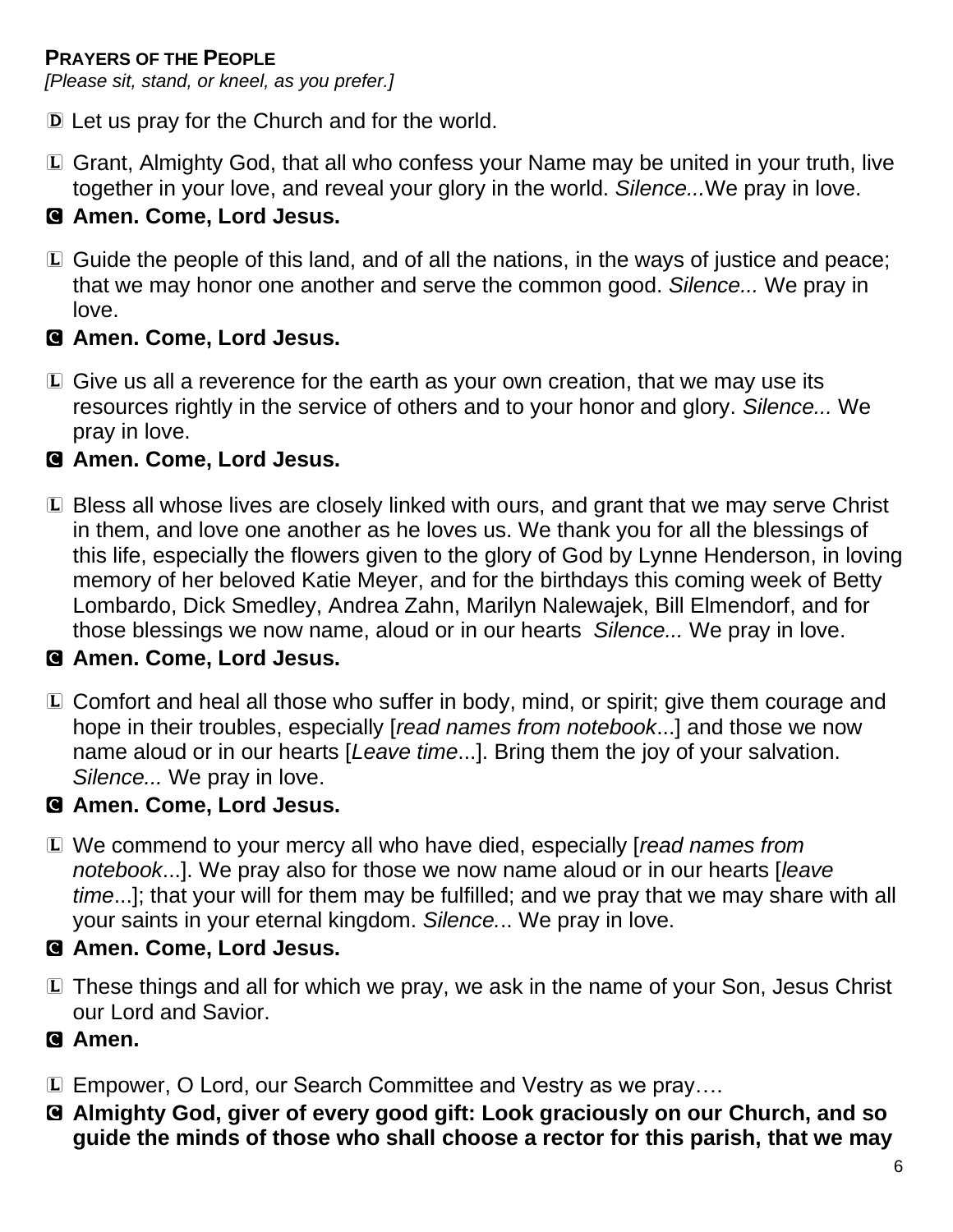**receive a faithful pastor, who will care for your people and equip us for our ministries; through Jesus Christ our Lord. Amen**

#### **THE CONFESSION & ABSOLUTION**

[*Please stand or kneel.*]

- D Let us confess our sins against God and our neighbor. *[Silence is kept.]* Most merciful God . . .
- C **we confess that we have sinned against you in thought, word, and deed, by what we have done, and by what we have left undone. We have not loved you with our whole heart; we have not loved our neighbors as ourselves. We are truly sorry and we humbly repent. For the sake of your Son Jesus Christ, have mercy on us and forgive us; that we may delight in your will, and walk in your ways, to the glory of your Name. Amen.**
- P Almighty God have mercy on you, forgive you all your sins through our Lord Jesus Christ, strengthen you in all goodness, and by the power of the Holy Spirit keep you in eternal life.
- C **Amen.**

## **THE GREETING OF PEACE**

*Please stand. During this time of social distancing, a wave or bow, accompanied by a smile and "the Peace of the Lord be with you," will do nicely.*]

- P The peace of the Lord be always with you.
- C **And also with you.**

## **THE HOLY COMMUNION**

## **OFFERTORY SENTENCE**

D Let us with gladness present the offerings and oblations of our life and labor to the Lord.

[*Please be seated. The offering plates are on stands in the front and the back of the church. If you wish, you may place an offering there.*]

*[Please be seated.]* 

**OFFERTORY** *Creator of the Stars of Night* Plainsong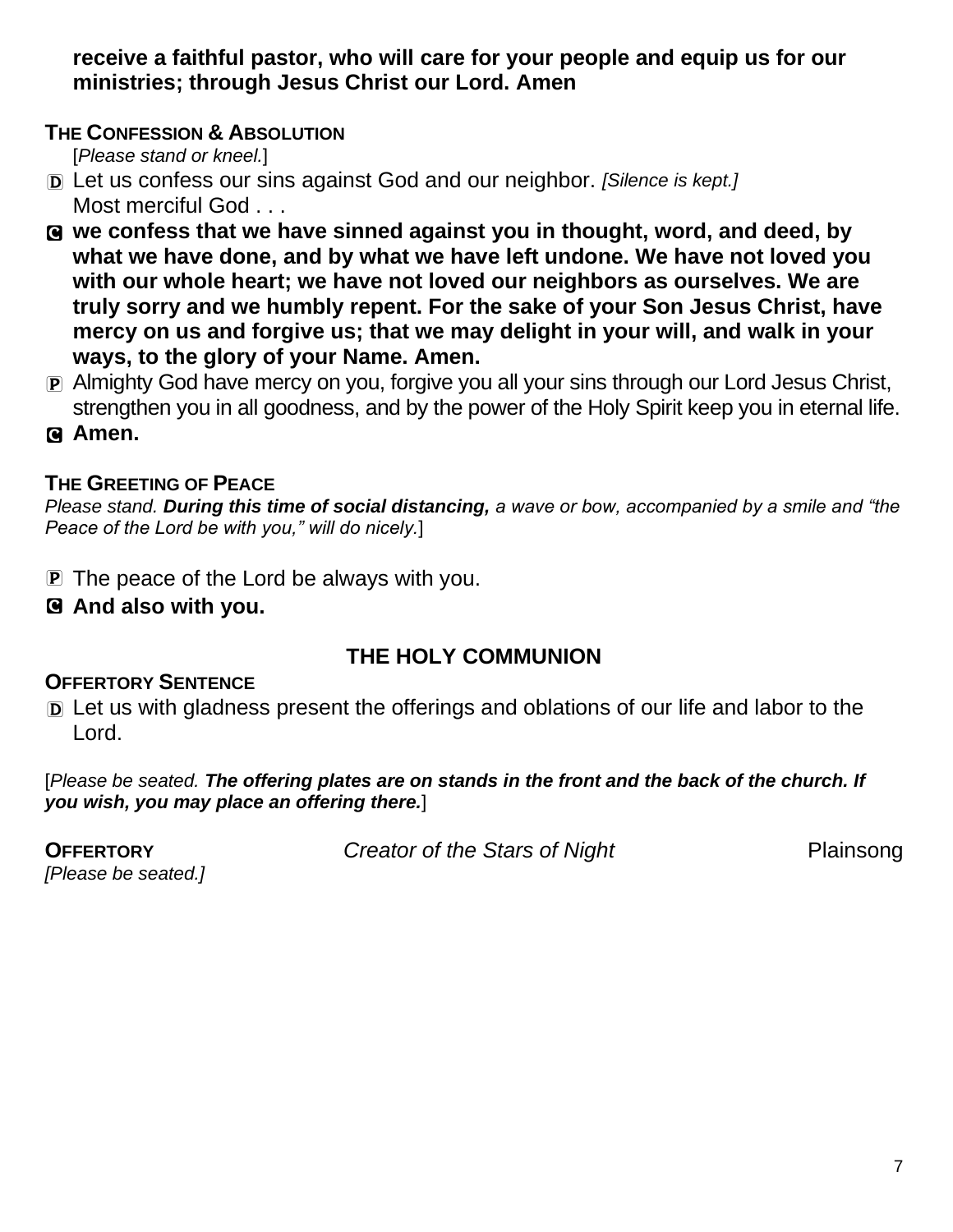#### **THE PRESENTATION**

*[Please stand when the offering plates are given to the Deacon.]*

D We gladly present the fruits of our lives to the God who creates us, redeems us and sustains us. May we have the grace to use them to heal God's world.

**THE PRESENTATION HYMN** *God of the Fertile Fields*

#### *God of the fertile fields, shaper of earth that yields our daily bread: forth from your bounteous hand come gifts your love has planned, that all in every land be clothed and fed.*

#### *We would be stewards true, holding in trust from you all that you give; help us in love to share, teach us like you to care for people everywhere, that all may live.*

**THE GREAT THANKSGIVING:** Eucharistic Prayer A

- P The Lord be with you.
- C **And also with you.**
- P Lift up your hearts.
- C **We lift them to the Lord.**
- P Let us give thanks to the Lord our God.
- C **It is right to give him thanks and praise.**
- P It is right, and a good and joyful thing, always and everywhere to give thanks to you, Father Almighty, Creator of heaven and earth, because you sent your beloved Son to redeem us from sin and death, and to make us heirs in him of everlasting life; that when he shall come again in power and great triumph to judge the world, we may without shame or fear rejoice to behold his appearing. Therefore, we praise you, joining our voices with Angels and Archangels and with all the company of heaven, who for ever sing this hymn to proclaim the glory of your Name: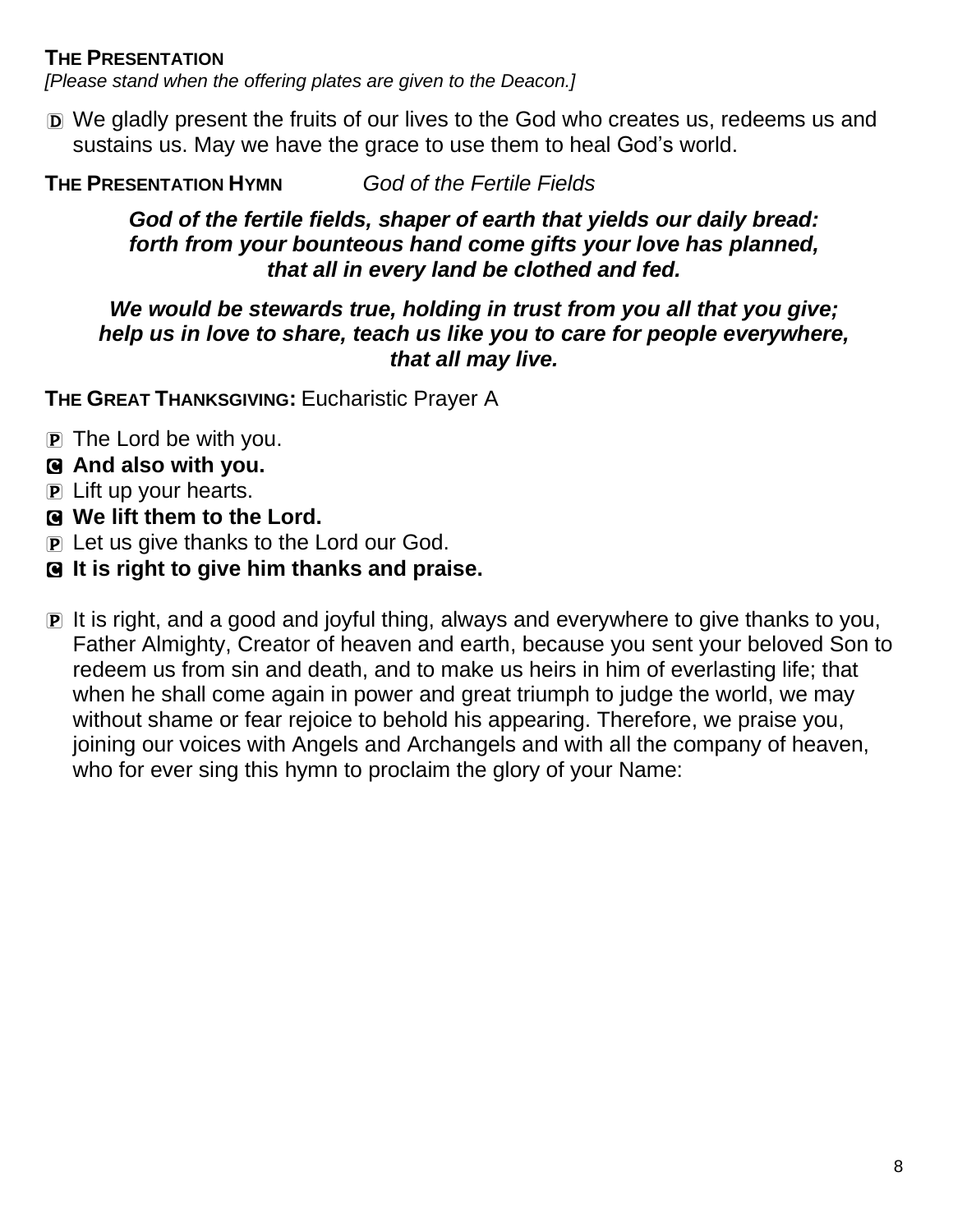

*[Please stand or kneel, as you choose.]*

P Holy and gracious Father: In your infinite love you made us for yourself, and, when we had fallen into sin and become subject to evil and death, you, in your mercy, sent Jesus Christ, your only and eternal Son, to share our human nature, to live and die as one of us, to reconcile us to you, the God and Father of all.

He stretched out his arms upon the cross, and offered himself, in obedience to your will, a perfect sacrifice for the whole world.

On the night he was handed over to suffering and death, our Lord Jesus Christ took bread; and when he had given thanks to you, he broke it, and gave it to his disciples, and said, "Take, eat: This is my Body, which is given for you. Do this for the remembrance of me."

P After supper he took the cup of wine; and when he had given thanks, he gave it to them, and said, "Drink this, all of you: This is my Blood of the new Covenant, which is shed for you and for many for the forgiveness of sins. Whenever you drink it, do this for the remembrance of me." Therefore we proclaim the mystery of faith: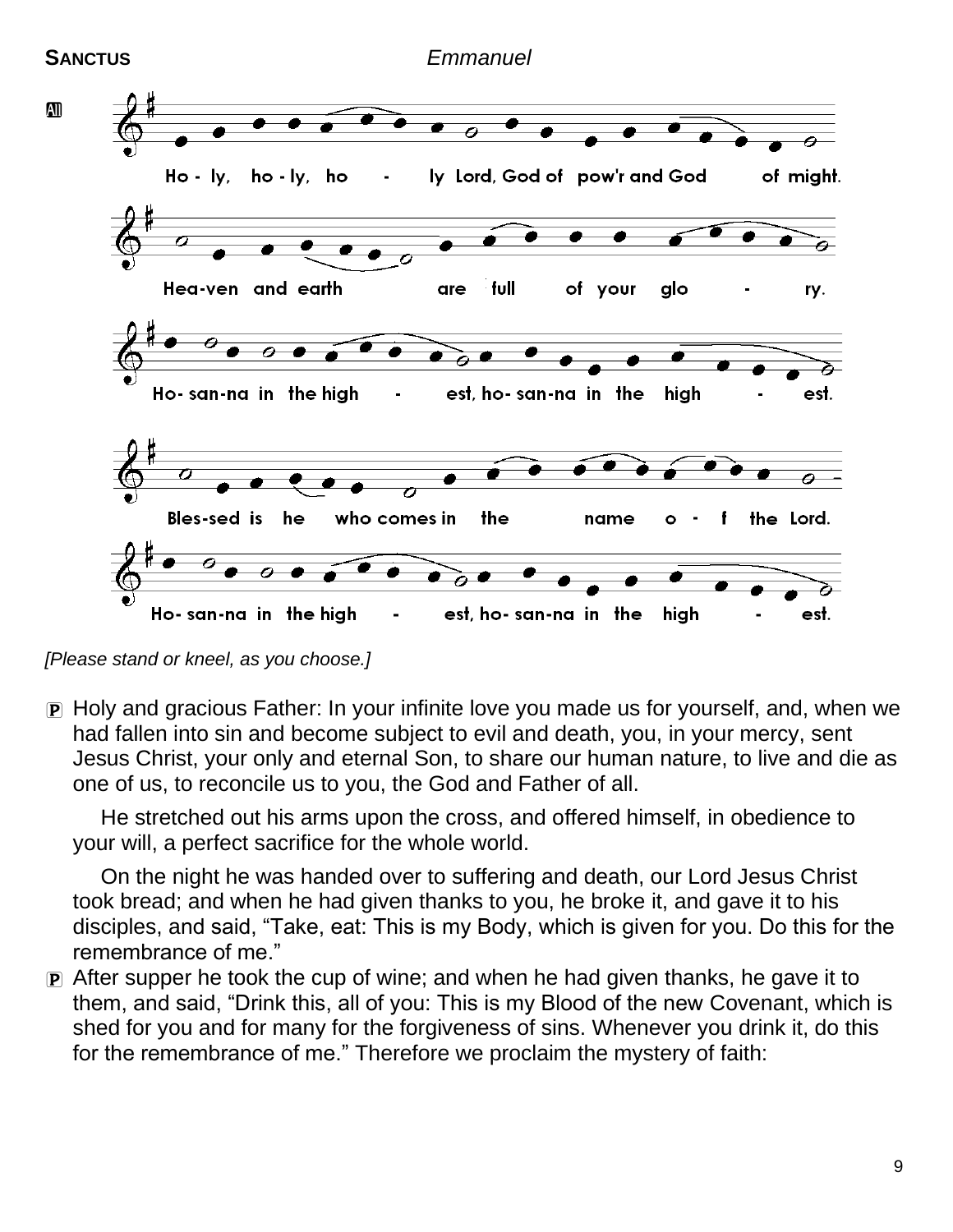- C **Christ has died. Christ is risen. Christ will come again. We celebrate the memorial of our redemption, O Father, in this sacrifice of praise and thanksgiving. Recalling his death, resurrection, and ascension, we offer you these gifts.**
- P Sanctify them by your Holy Spirit to be for your people the Body and Blood of your Son, the holy food and drink of new and unending life in him. Sanctify us also that we may faithfully receive this holy Sacrament, and serve you in unity, constancy, and peace; and at the last day bring us with all your saints into the joy of your eternal kingdom.

All this we ask through your Son Jesus Christ: By him, and with him, and in him, in the unity of the Holy Spirit all honor and glory is yours, Almighty Father, now and for ever.



## **THE LORD'S PRAYER**

- P And now as our Savior Christ has taught us, we are bold to say:
- a **Our Father, who art in heaven, hallowed be thy Name, thy kingdom come, thy will be done, on earth as it is in heaven. Give us this day our daily bread. And forgive us our trespasses, as we forgive those who trespass against us. And lead us not into temptation, but deliver us from evil. For thine is the kingdom, and the power, and the glory, for ever and ever. Amen.**

## **THE BREAKING OF THE BREAD**

- P The bread we break makes us one in Christ.
- C **Be known to us, Lord Jesus, in the breaking of the bread.**
- P The Gifts of God for the People of God. Take them in remembrance that Christ died for you, and feed on him in your hearts by faith, with thanksgiving.

[**PLEASE FOLLOW THESE NEW PROCEDURES:** *To ensure social distancing, please go forward to receive Holy Communion one at a time, following the directions of the usher, who will let you know when it's your turn. Two people will stand in front of the altar to distribute the consecrated wafers. Please keep your mask on, receive the wafer, and return to your seat by the side aisle. After returning to your seat, you may remove your mask to consume your wafer.*]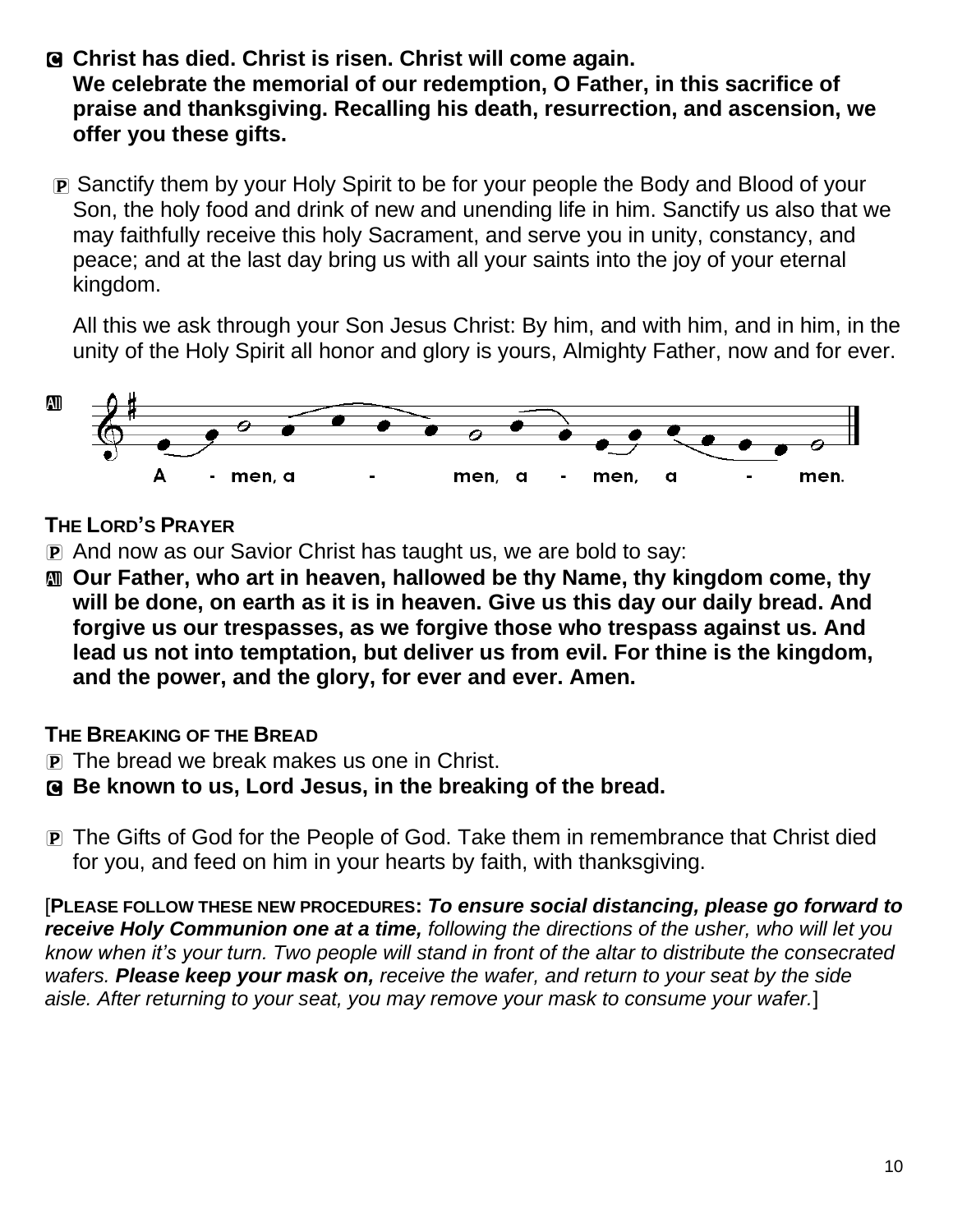**COMMUNION CHANT** *WAIT FOR THE LORD*

*[Please repeat this chant until the musician stops playing the tune.]*



*[Please stand or kneel, as you choose.]*

- 
- $\overline{P}$  Let us pray...
- C **Almighty and everliving God, we thank you for feeding us with the spiritual food of the most precious Body and Blood of your Son our Savior Jesus Christ; and for assuring us in these holy mysteries that we are living members of the Body of your Son, and heirs of your eternal kingdom. And now, Father, send us out to do the work you have given us to do, to love and serve you as faithful witnesses of Christ our Lord. To him, to you, and to the Holy Spirit, be honor and glory, now and for ever. Amen.**

#### **THE BLESSING**

*[Please stand.]*

P The Lord calls us to prepare our hearts for the coming of the Day of the Lord by focusing our lives on the promises of hope, the labors of love, the depths of joy, and the strengths of peace; go from here with the blessing of the Triune God: God the Father, God the Son, and God the Holy Spirit, this day and forever.

#### C **Amen.**